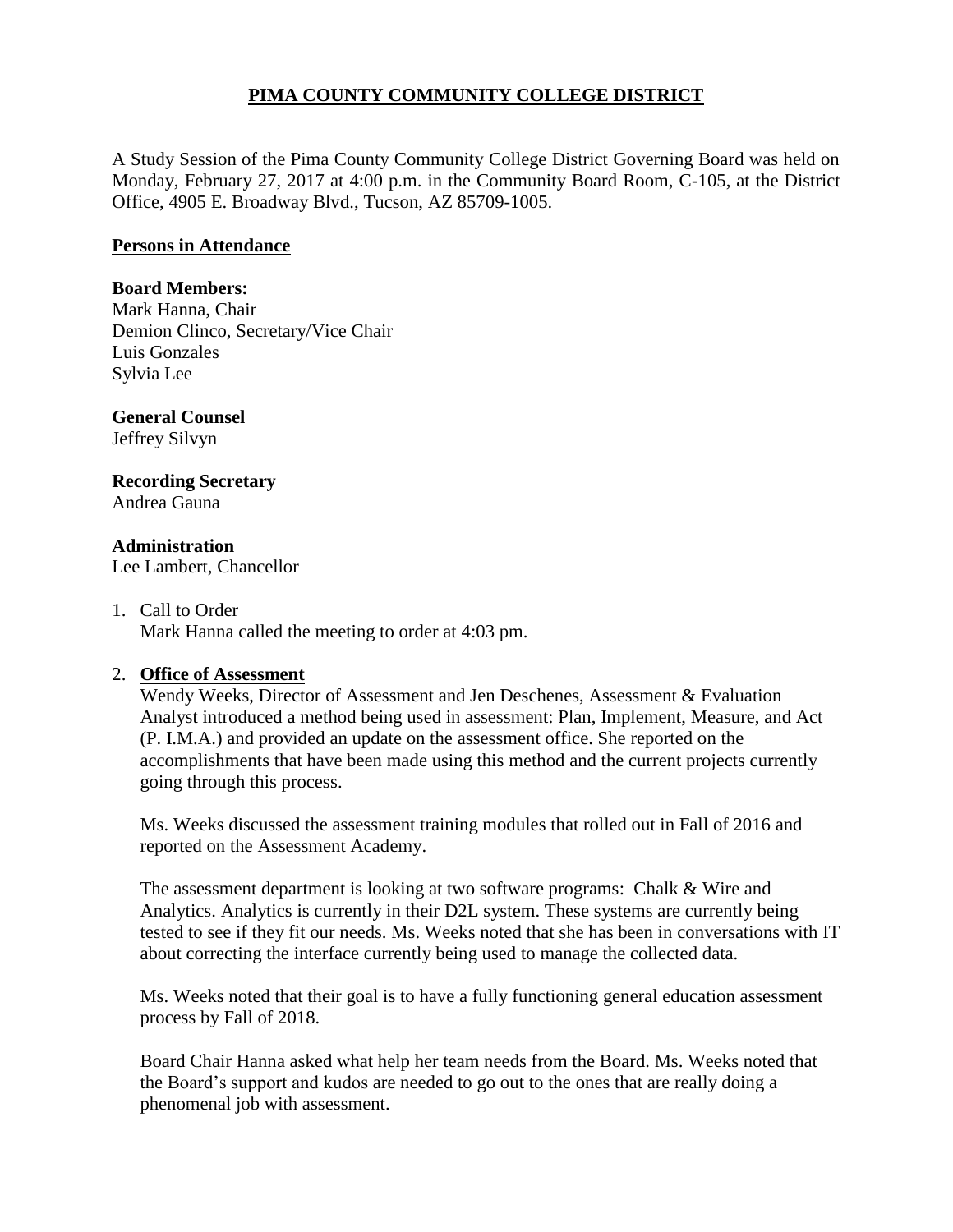Board member Clinco asked for a list of individuals who are excelling at meeting the expectations so that they can be acknowledged.

Board member Gonzales asked if the data measurements can go back to 2015 or 2014 to assess prior years. Ms. Deschenes noted that it will take some time to work their way backwards and they don't know exactly how far they will be able to go at this time.

Bruce Moses, Assistant Vice Chancellor for Accreditation and Quality Improvement noted that the information Ms. Weeks is presenting is exactly what HLC wants to see. HLC is very impressed with the College's infrastructure but their main concern was filling two positions in assessment, which the college has done. HLC emphasized the need for sustainable people to do the work and move it forward.

## 3. **Marketing Update**

Lisa Brosky, Vice Chancellor for External Relations reported on her marketing plan to increase enrollment and help reshape conversation about Pima in the community. Her department will start with taking all communication tools and maximizing each of them to drive actions that will benefit the college. They will be identifying tools and methods that can be measured.

Ms. Brosky noted that she is in the process of researching websites and hiring a web consultant to perform an audit on Pima's website and provide a roadmap for moving forward. The department will be using the 70-20-10 model which is putting 70% of your effort into things you know are going to work, 20% into new initiatives and 10% in on experiments, focusing on key audiences.

Ms. Brosky reported that PCC is right in the ballpark with advertisement spending compared to other community colleges and will email the Board members a comparison sheet of what other peer institutions are spending.

Ms. Brosky discussed the specific audiences that need to be reached and the programs that will attract those audiences. Some of the programs being looked at are allied health, veteran's programs and technical programs. Chancellor Lambert added the importance of focusing our attention in areas where we have a captive audience instead of trying to blanket everybody in the county. Some examples of audiences the College should focus on are the underserved, lower income minorities and adult education. The enrollment funnel is another group of individuals to focus on. These are good leads for the College.

Direct mail marketing, Home Team Marketing, and a brochure website are some of the new marketing tools Pima will try. They will continue to work on our Social Media and revamp publications. Ms. Brosky noted that PCC will continue to use guerilla marketing techniques; they still work. Ms. Brosky noted that all of these efforts will be measured by a dashboard created by a company called Trendkite.

Ms. Brosky added that, since the college is looking at coming off notice, PCC should come up with an official tag line in the next few months.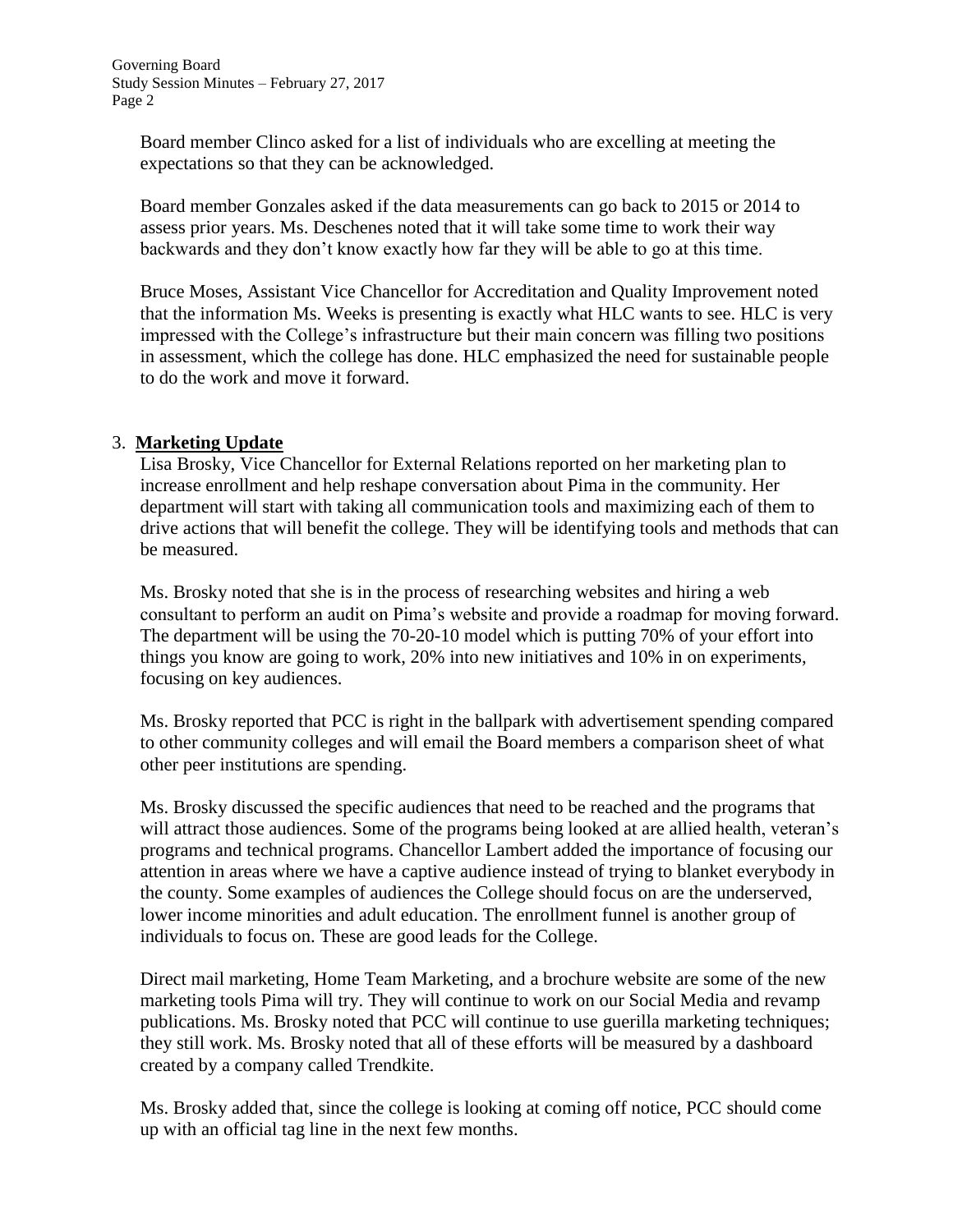Board member Gonzales noted his concern that the college isn't getting out to the high schools to promote PCC. Ms. Brosky noted that there may be some sort of disconnect, but that we are very active in the high schools and she can produce a report to support that. Board member Clinco and Lee agreed with Board member Gonzales that there is definitely a disconnect.

Dolores Duran-Cerda, Provost and Executive Vice Chancellor for Academic and Student Services (Acting) noted that there is a recruitment liaison assigned to each campus and assigned to service areas of the high schools and that they are very active. It is important for counselors to make sure students are aware there is a liaison for Pima College. She also noted that they have brought back the Counselors Breakfast. The next breakfast is on March 28. Dr. Duran-Cerda suggested inviting the Chancellor, Mayor Rothschild and President Hart to make a statement at the breakfast.

Board member Clinco noted that the College needs a plan to do a better job at messaging a full brand.

Board Chair Hanna would like the Chancellor to come back and continuously update on the strategic enrollment management and recruiting.

## 4. **International Program Update**

Ricardo Castro-Salazar, Vice President of International Development provided a brief history on PCC's International Program.

Dr. Castro-Salazar noted that in 2014 a foundation in Mexico helped PCC bring the students from Becalos to the college and that is when we started to see international student enrollment increase.

Board Chair Hanna asked if the college was benefiting financially from providing the international program. Dr. Castro-Salazar confirmed that the college is generating more revenue than its expending from the international program and the program is self-sustaining.

Board Chair Hanna asked about an explanation about the recent adjustment to the international student tuition. Dr. Castro-Salazar explained that every time there was an increase in tuition for local students there was a large increase in the international student tuition, without any comparisons to the national and international market. In order to compete with other colleges to attract international students, the college found that it must price the tuition competitively. This called for a decrease in the international student tuition rate.

Dr. Castro-Salazar noted that international students are counted as part of the head count for FTSE but they are categorized differently on a separate application. Board member Gonzales noted that this has not been explained to the community very well.

Board Chair Hanna asked what the Board can do to convince the community that this is what PCC needs to be doing. Ms. Brosky noted that the Board must tell and retell the story, the